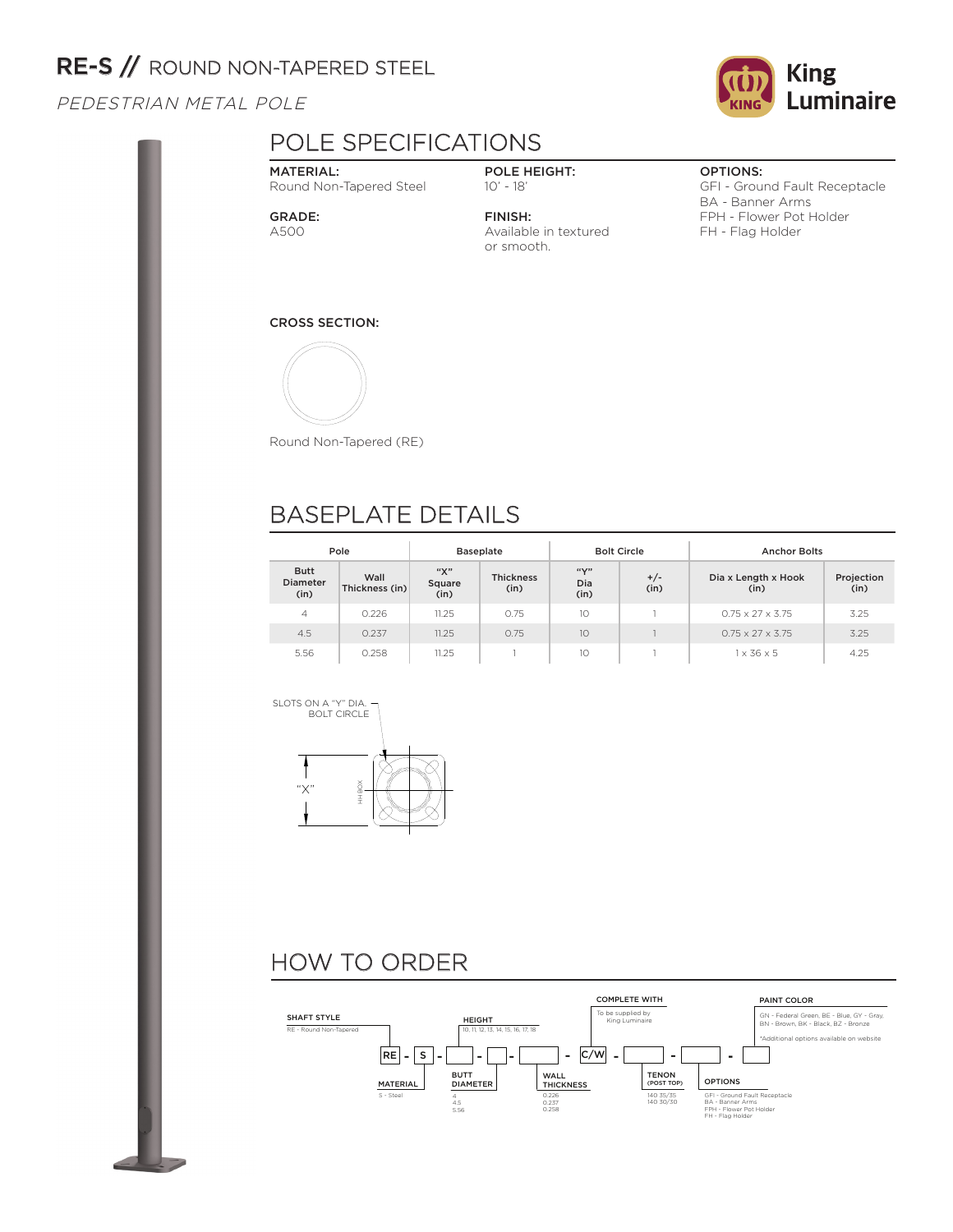### SHAFT DETAILS **SHAFT DETAILS**

|                       | <b>Nominal Mounting</b><br>Height (ft) | <b>Catalog Code</b> | Grade | <b>Butt</b><br>(in) | Tip<br>(in)    | Wall Thickness (in) | Handhole                       | Wt.<br>$(lbs)*$ |
|-----------------------|----------------------------------------|---------------------|-------|---------------------|----------------|---------------------|--------------------------------|-----------------|
| Details               | 10 <sup>°</sup>                        | RE-S-10-4-0.226     | A500  | $\overline{4}$      | $\overline{4}$ | 0.226               | 2" x 4" (MIN 9" AG)            | 119             |
|                       |                                        | RE-S-10-4.5-0.237   | A500  | 4.5                 | 4.5            | 0.237               | 2-1/2" x 5" (MIN 9" AG)        | 136             |
| $\frac{\omega}{\rho}$ | 11                                     | RE-S-11-4-0.226     | A500  | $\overline{4}$      | $\overline{4}$ | 0.226               | 2" x 4" (MIN 9" AG)            | 128             |
|                       |                                        | RE-S-11-4.5-0.237   | A500  | 4.5                 | 4.5            | 0.237               | $2-1/2" \times 5"$ (MIN 9" AG) | 146             |
| Steel $//$            | 12                                     | RE-S-12-4-0.226     | A500  | $\overline{4}$      | $\overline{4}$ | 0.226               | 2" x 4" (MIN 9" AG)            | 137             |
|                       |                                        | RE-S-12-4.5-0.237   | A500  | 4.5                 | 4.5            | 0.237               | 2-1/2" x 5" (MIN 9" AG)        | 157             |
| $\mathbf{R}$          | 13                                     | RE-S-13-4-0.226     | A500  | $\overline{4}$      | $\overline{4}$ | 0.226               | 2" x 4" (MIN 9" AG)            | 146             |
|                       |                                        | RE-S-13-4.5-0.237   | A500  | 4.5                 | 4.5            | 0.237               | $2-1/2" \times 5"$ (MIN 9" AG) | 168             |
|                       |                                        | RE-S-13-5.56-0.258  | A500  | 5.5625              | 5.5625         | 0.258               | 3" x 5" Reinforced (MIN 9" AG) | 227             |
|                       | 14                                     | RE-S-14-4-0.226     | A500  | $\overline{4}$      | $\overline{4}$ | 0.226               | 2" x 4" (MIN 9" AG)            | 155             |
|                       |                                        | RE-S-14-4.5-0.237   | A500  | 4.5                 | 4.5            | 0.237               | 2-1/2" x 5" (MIN 9" AG)        | 179             |
|                       |                                        | RE-S-14-5.56-0.258  | A500  | 5.5625              | 5.5625         | 0.258               | 3" x 5" Reinforced (MIN 9" AG) | 242             |
|                       | 15                                     | RE-S-15-4-0.226     | A500  | $\overline{4}$      | $\overline{4}$ | 0.226               | 2" x 4" (MIN 9" AG)            | 164             |
|                       |                                        | RE-S-15-4.5-0.237   | A500  | 4.5                 | 4.5            | 0.237               | $2-1/2" \times 5"$ (MIN 9" AG) | 190             |
|                       |                                        | RE-S-15-5.56-0.258  | A500  | 5.5625              | 5.5625         | 0.258               | 3" x 5" Reinforced (MIN 9" AG) | 256             |
|                       | 16                                     | RE-S-16-4-0.226     | A500  | $\overline{4}$      | $\overline{4}$ | 0.226               | 2" x 4" (MIN 9" AG)            | 174             |
|                       |                                        | RE-S-16-4.5-0.237   | A500  | 4.5                 | 4.5            | 0.237               | 2-1/2" x 5" (MIN 9" AG)        | 201             |
|                       |                                        | RE-S-16-5.56-0.258  | A500  | 5.5625              | 5.5625         | 0.258               | 3" x 5" Reinforced (MIN 9" AG) | 271             |
|                       | 17                                     | RE-S-17-4-0.226     | A500  | $\overline{4}$      | $\overline{4}$ | 0.226               | 2" x 4" (MIN 9" AG)            | 183             |
|                       |                                        | RE-S-17-4.5-0.237   | A500  | 4.5                 | 4.5            | 0.237               | $2-1/2" \times 5"$ (MIN 9" AG) | 211             |
|                       |                                        | RE-S-17-5.56-0.258  | A500  | 5.5625              | 5.5625         | 0.258               | 3" x 5" Reinforced (MIN 9" AG) | 286             |
|                       | 18                                     | RE-S-18-4.5-0.237   | A500  | 4.5                 | 4.5            | 0.237               | 2-1/2" x 5" (MIN 9" AG)        | 222             |
|                       |                                        | RE-S-18-5.56-0.258  | A500  | 5.5625              | 5.5625         | 0.258               | 3" x 5" Reinforced (MIN 9" AG) | 300             |

\* Weight includes the pole shaft and baseplate.

## SHAFT LOADING

|                    |                     |                     | Design Information // AASHTO LTS-6, Latest Revision ** |                   |                    |                   |                   |                   |                   |                   |                   |                   |  |
|--------------------|---------------------|---------------------|--------------------------------------------------------|-------------------|--------------------|-------------------|-------------------|-------------------|-------------------|-------------------|-------------------|-------------------|--|
|                    | Nominal<br>Mounting | <b>Catalog Code</b> | 90 MPH                                                 |                   | <b>100 MPH</b>     |                   | <b>110 MPH</b>    |                   | <b>120 MPH</b>    |                   | <b>150 MPH</b>    |                   |  |
|                    | Height (ft)         |                     | Max EPA<br>(sq ft)                                     | Max Load<br>(lbs) | Max EPA<br>(sq ft) | Max Load<br>(lbs) | Max EPA<br>(sqft) | Max Load<br>(lbs) | Max EPA<br>(sqft) | Max Load<br>(lbs) | Max EPA<br>(sqft) | Max Load<br>(lbs) |  |
|                    | 10 <sup>°</sup>     | RE-S-10-4-0.226     | 13.6                                                   | 300               | 10.7               | 300               | 9.0               | 200               | 7.4               | 200               | 4.5               | 200               |  |
| puipeo             |                     | RE-S-10-4.5-0.237   | 17.8                                                   | 300               | 14.1               | 300               | 11.4              | 300               | 9.8               | 200               | 6.1               | 200               |  |
|                    | 11                  | RE-S-11-4-0.226     | 11.4                                                   | 300               | 9.5                | 200               | 7.6               | 200               | 6.1               | 200               | 3.7               | 200               |  |
| $\,<$              |                     | RE-S-11-4.5-0.237   | 15.3                                                   | 300               | 12.0               | 300               | 9.9               | 200               | 8.4               | 200               | 5.2               | 200               |  |
| <b>Steel</b><br>RE | 12                  | RE-S-12-4-0.226     | 9.9                                                    | 200               | 8.0                | 200               | 6.3               | 200               | 5.0               | 200               | 3.0               | 200               |  |
|                    |                     | RE-S-12-4.5-0.237   | 13.1                                                   | 300               | 10.1               | 300               | 8.6               | 200               | 7.1               | 200               | 4.3               | 200               |  |
|                    | 13                  | RE-S-13-4-0.226     | 8.8                                                    | 200               | 6.7                | 200               | 5.2               | 200               | 4.0               | 200               | 2.3               | 200               |  |
|                    |                     | RE-S-13-4.5-0.237   | 11.2                                                   | 300               | 9.2                | 200               | 7.3               | 200               | 6.0               | 200               | 3.6               | 200               |  |
|                    |                     | RE-S-13-5.56-0.258  | 27.8                                                   | 400               | 22.3               | 400               | 18.9              | 300               | 15.7              | 300               | 9.9               | 200               |  |
|                    | 14                  | RE-S-14-4-0.226     | 7.4                                                    | 200               | 5.6                | 200               | 4.2               | 200               | 3.2               | 200               | 1.8               | 200               |  |
|                    |                     | RE-S-14-4.5-0.237   | 9.9                                                    | 200               | 7.9                | 200               | 6.2               | 200               | 5.1               | 200               | 3.0               | 200               |  |
|                    |                     | RF-S-14-5.56-0.258  | 24.7                                                   | 400               | 19.9               | 300               | 16.8              | 300               | 14.0              | 300               | 9.0               | 200               |  |
|                    | 15                  | RE-S-15-4-0.226     | 6.2                                                    | 200               | 4.5                | 200               | 3.2               | 200               | 2.4               | 200               | 1.2               | 200               |  |
|                    |                     | RE-S-15-4.5-0.237   | 8.9                                                    | 200               | 6.6                | 200               | 5.2               | 200               | 4.2               | 200               | 2.4               | 200               |  |
|                    |                     | RE-S-15-5.56-0.258  | 21.9                                                   | 400               | 18.3               | 300               | 14.9              | 300               | 12.4              | 300               | 8.0               | 200               |  |